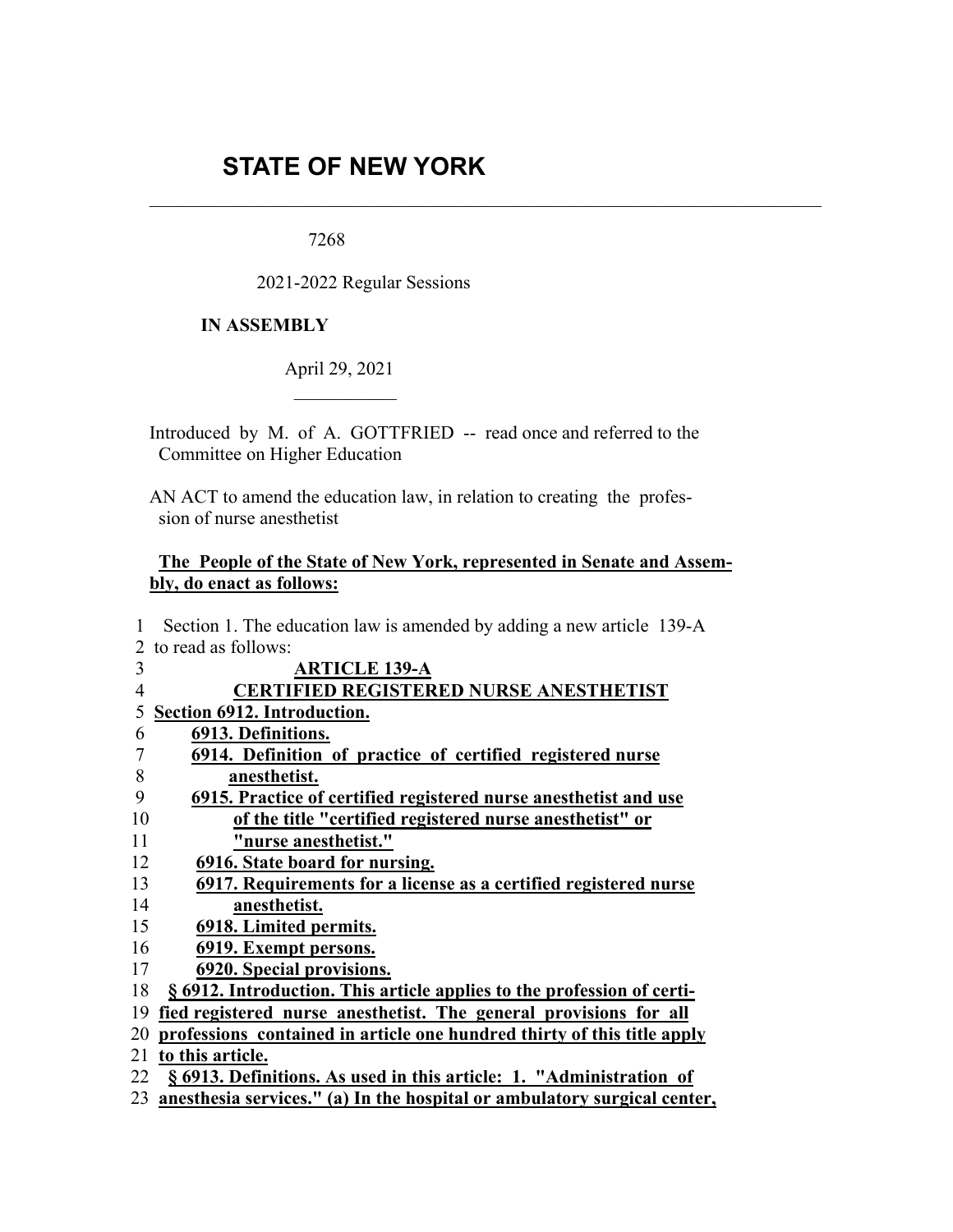#### **"administration of anesthesia services" means anesthesia services shall be directed by a physician who has responsibility for the clinical**

 EXPLANATION--Matter in **italics** (underscored) is new; matter in brackets [] is old law to be omitted.

LBD08447-01-1

A. 7268 2

**aspects of organization and delivery of all anesthesia services provided**

**by the hospital or ambulatory surgical center. That physician or another**

**individual qualified by education and experience shall direct the admin-**

**istrative aspects of the service, and shall be responsible, in conjunc-**

**tion with the medical staff, for recommending to the governing body**

**privileges to those persons qualified to administer anesthetics, includ-**

**ing the procedures each person is qualified to perform and the levels of**

**required supervision as appropriate.**

**(b) In office based surgery venues, "administration of anesthesia**

**services" means the anesthesia component of the medical or dental proce-**

**dure shall be supervised by an anesthesiologist, physician, dentist or**

**podiatrist qualified to supervise the administration of anesthesia and**

**who is available to immediately diagnose and treat the patient for anes-**

**thesia complications or emergencies, and certified registered nurse**

**anesthetists may be permitted to administer monitored anesthesia care,**

**and/or general anesthesia, regional anesthesia, and/or monitor the**

**patient.**

**2. "General anesthesia" means the administration of a medication by**

**the parenteral or inhalation routes which results in a controlled state**

**of unconsciousness accompanied by a complete loss of protective reflexes**

**including loss of the ability to independently and continuously maintain**

**patient airway and a regular breathing pattern. There is also an inabil-**

**ity to respond purposefully to verbal commands and/or tactile stimu- lation.**

**3. "Local anesthesia" means the introduction of a local anesthetic**

**agent into a localized part of the body by topical application or local**

**infiltration in close proximity to a nerve, which produces a transient**

**and reversible loss of sensation. All local anesthetics possess both**

**excitatory (seizure) and depressant (loss of consciousness) central**

**nervous system effects in sufficient blood levels and may have profound**

**cardiovascular depressant effects. There may also be interactive effects**

**between local anesthetic agents and sedative medications.**

**4. "Monitored anesthesia care" means: (a) a minimally depressed level**

**of consciousness that retains the patient's ability to maintain adequate**

**cardiorespiratory function and the ability to independently and contin-**

**uously maintain an open airway, a regular breathing pattern, protective**

**reflexes, and respond purposefully and rationally to tactile stimulation**

**and verbal command. This does not include unsupplemented oral pre-opera-**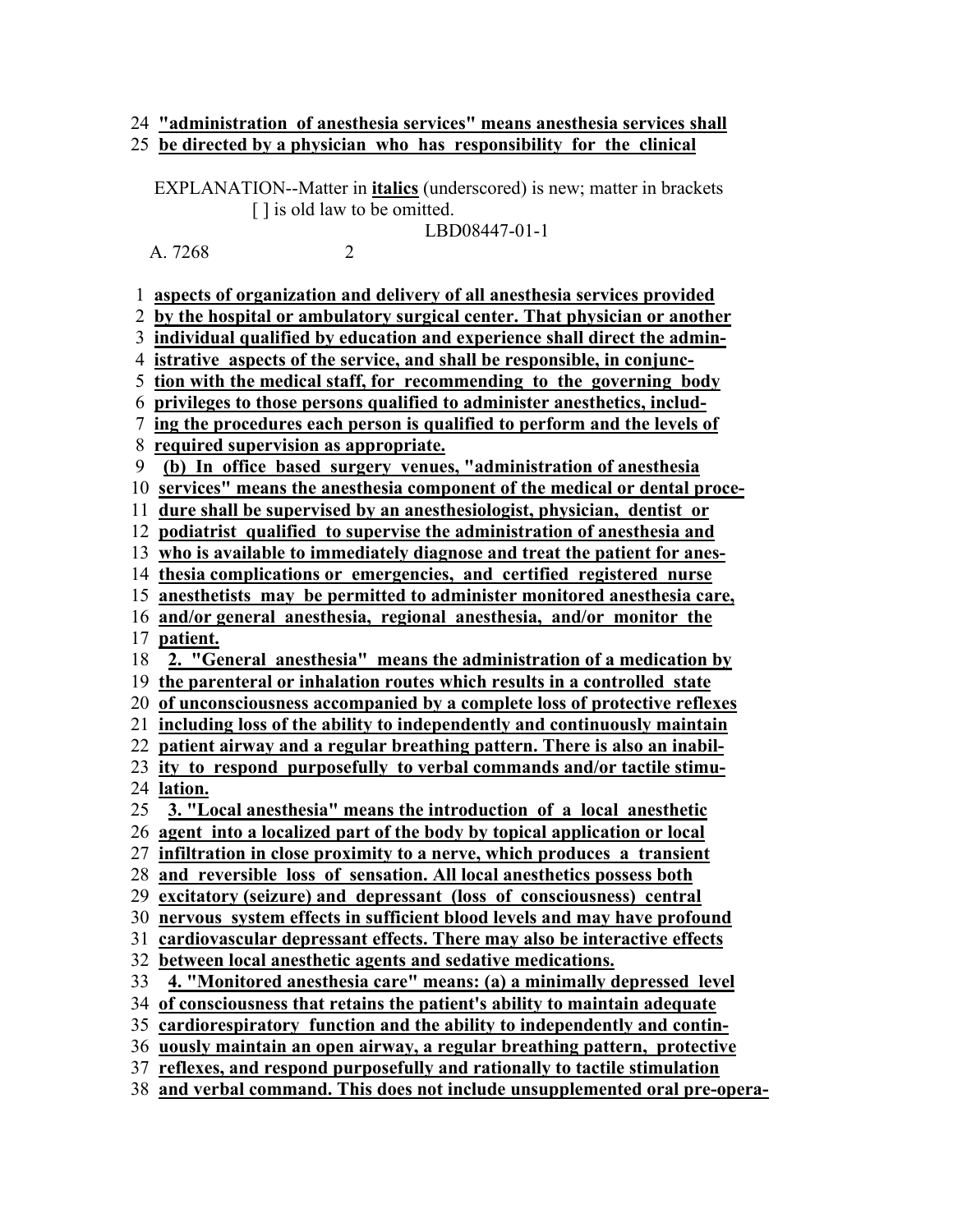**tive medications or nitrous oxide analgesia; or**

- **(b) the administration of medication by the oral, parenteral, or inha-**
- **lation routes which results in a controlled state of depressed**
- **consciousness accompanied by partial loss of protective reflexes. There**
- **may be an inability to independently and continuously maintain an open**
- **airway and/or regular breathing pattern with unconscious or deep**
- **sedation, and the ability to appropriately and rationally respond to**
- **physical stimuli and verbal commands is lost.**
- **5. "Monitoring" means the continual clinical observation of a patient**
- **and the use of instruments to measure, display, and record the values of**
- **certain physiologic variables such as pulse, oxygen saturation, level of**
- **consciousness, blood pressure, and respiration.**
- **6. "Office-based surgery" means any surgical or other invasive proce-**
- **dure, requiring general anesthesia, monitored anesthesia care, and any**
- **liposuction procedure, where such surgical or other invasive procedure**
- **or liposuction is performed by a licensee in a location other than a**
- **hospital, as such term is defined in article twenty-eight of the public** A. 7268 3
- **health law, excluding minor procedures and procedures requiring minimal**
- **sedation.**
- **7. "Patient" means an individual who is under the care of a physician,**
- **dentist, oral surgeon or podiatrist in a licensed facility or in an**
- **office.**
- **8. "Peri-anesthetic period" means the period of time commencing upon**
- **the pre-operative evaluation of the patient before surgery and ending**
- **upon the patient's post-operative discharge from the recovery room.**
- **9. "Regional anesthesia" means the administration of local anesthesia**
- **agents to interrupt nerve impulses in a major region of the body.**
- **Including but not limited to in this category are spinal, epidural,**
- **caudal, upper or lower extremity plexus block anesthesia, and intrave-**
- **nous regional anesthesia.**
- **10. "Supplemented local anesthesia" means the use of local anesthesia**
- **supplemented with monitored anesthesia care.**
- **11. "Unsupplemented local anesthesia" means the use of local anes-**
- **thesia without supplementing with monitored anesthesia care.**
- **§ 6914. Definition of practice of certified registered nurse anesthe-**
- **tist. 1. In addition to the provisions of practice for registered**
- **professional nursing outlined in section sixty-nine hundred two of this**
- **title, the practice of a certified registered nurse anesthetist further**
- **includes, but is not limited to, administration of anesthesia, which**
- **includes general anesthesia, monitored anesthesia care, local anes-**
- **thesia, regional anesthesia, spinal, epidural, caudal anesthesia,**
- **supplemented local anesthesia, and unsupplemented local anesthesia to a**
- **patient during the peri-anesthetic period; performing and documenting a**
- **preanesthetic assessment and evaluation of the patient, including**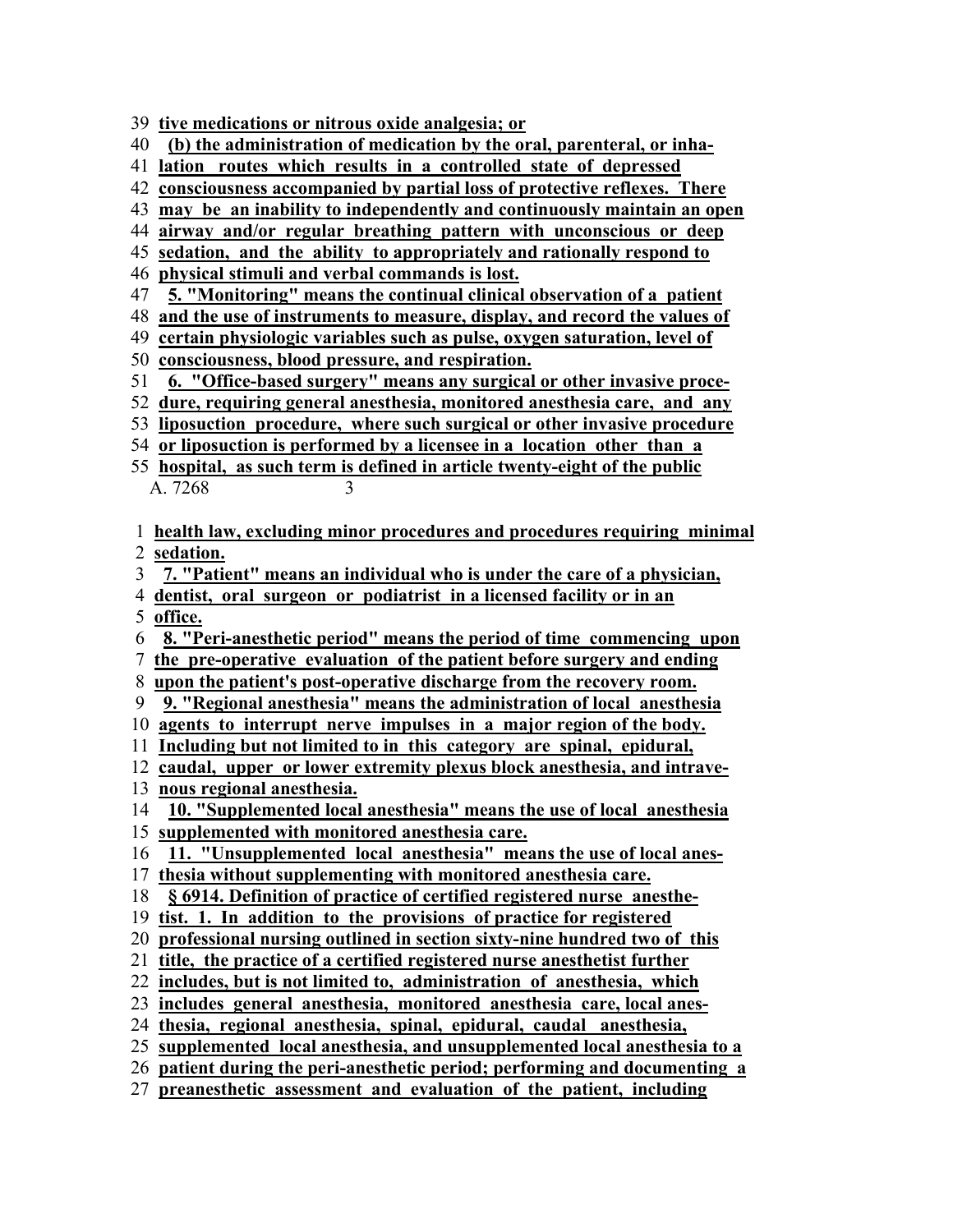**requesting consultations and diagnostic studies; selecting, obtaining, ordering, and administering preanesthetic medications and fluids; and obtaining informed consent for anesthesia, developing and implementing an anesthetic plan; initiating the anesthetic technique; monitoring the patient including selecting, applying, and inserting appropriate nonin- vasive and invasive monitoring modalities for continuous evaluation of the patient's physical status; selecting, obtaining, and administering the anesthetics, adjuvant and accessory drugs, and fluids necessary to manage the anesthetic; managing a patient's airway and pulmonary status using current practice modalities; facilitating emergence and recovery from anesthesia by selecting, obtaining, ordering and administering medications, fluids, and ventilatory support; discharging the patient from a postanesthesia care area and providing postanesthesia follow-up evaluation and care; implementing acute and chronic pain management modalities; and responding to emergency situations by providing airway management, administration of emergency fluids and drugs, and using basic or advanced cardiac life support techniques. 2. Nurse anesthesia must be provided in collaboration with a licensed physician qualified to determine the need for anesthesia services, provided such services are performed in accordance with a written prac- tice agreement and written practice protocols as set forth in subdivi- sion four of this section or pursuant to collaborative relationships as set forth in subdivision five of this section, whichever is applicable. 3. Prescriptions for drugs, devices, and anesthetic agents, anesthesia related agents, and pain management agents may be issued by a certified registered nurse anesthetist during the peri-anesthetic period, in accordance with the written practice agreement and written practice protocols described in subdivision four of this section if applicable.**

**The certified registered nurse anesthetist shall obtain a certificate** A. 7268 4

**from the department upon successfully completing a program including an**

**appropriate pharmacology component, or its equivalent, as established by**

**the commissioner's regulations, prior to prescribing under this subdivi-**

**sion. The license issued under this article shall state whether the**

**certified registered nurse anesthetist has successfully completed such a**

**program or equivalent and is authorized to prescribe under this subdivi- sion.**

- **4. A certified registered nurse anesthetist licensed under this arti-**
- **cle and practicing for thirty-six hundred hours or less shall do so in**

**accordance with a written practice agreement and written practice proto-**

- **cols agreed upon by a licensed physician qualified by education and**
- **experience to determine the need for anesthesia.**

**(a) The written practice agreement shall include explicit provisions**

- **for the resolution of any disagreement between the collaborating physi-**
- **cian and the certified registered nurse anesthetist regarding a matter**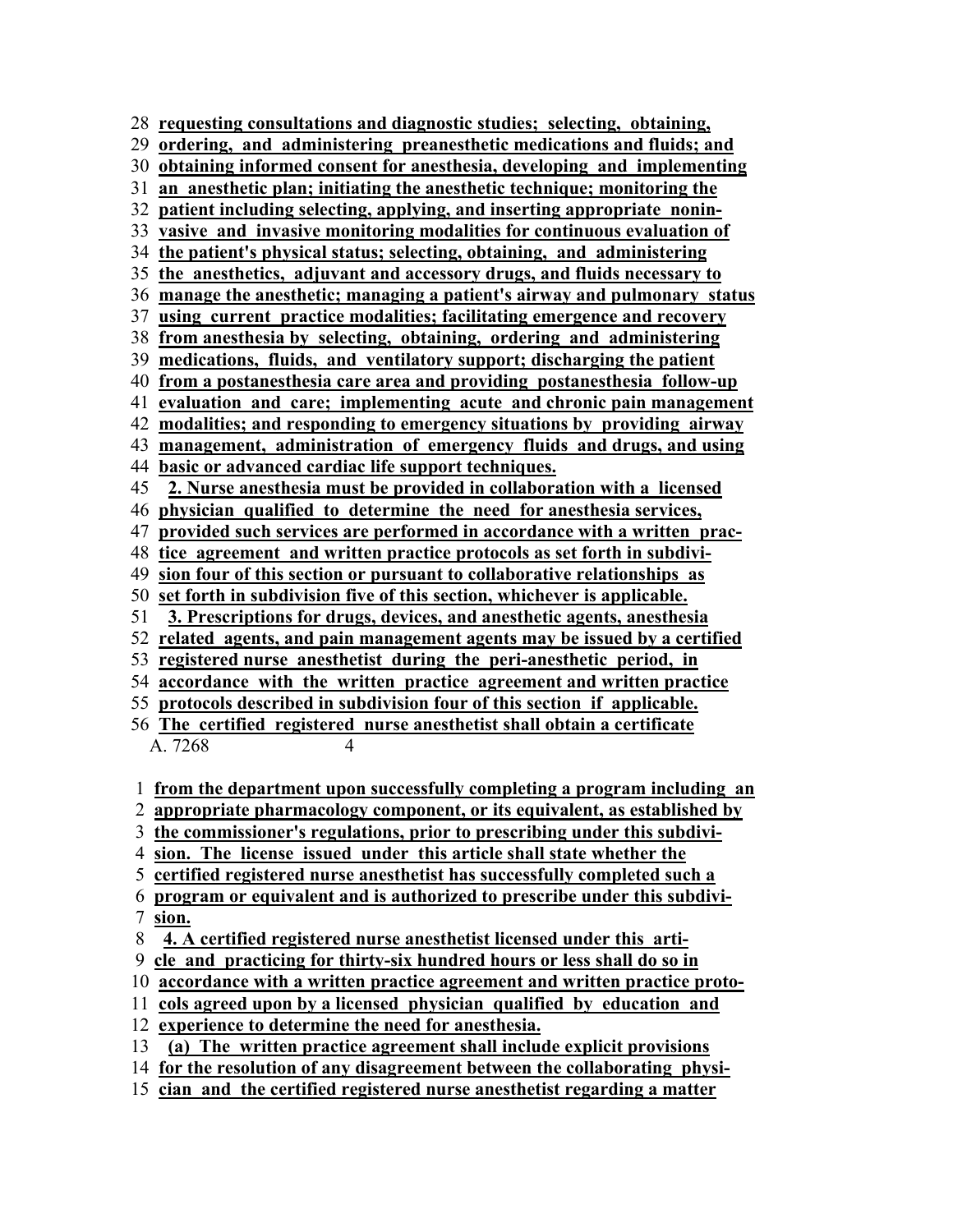**of anesthesia or pain management treatment that is within the scope of practice of both. To the extent the practice agreement does not so provide, then the collaborating physician's treatment shall prevail. (b) Each practice agreement shall provide for patient records review by the collaborating physician in a timely fashion but in no event less often than every three months. The names of the certified registered nurse anesthetist and the collaborating physician shall be clearly post- ed in the practice setting of the certified registered nurse anesthe- tist. (c) The practice protocol shall reflect current accepted medical and nursing practice. The protocols shall be filed with the department with- in ninety days of the commencement of the practice and may be updated periodically. The commissioner shall make regulations establishing the procedure for the review of protocols and the disposition of any issues arising from such review. 5. A certified registered nurse anesthetist licensed under this arti- cle and practicing for more than thirty-six hundred hours shall have collaborative relationships with one or more licensed physicians quali- fied to determine the need for anesthesia services or a hospital, licensed under article twenty-eight of the public health law, that provides services through licensed physicians qualified to determine the need for anesthesia services and having privileges at such institution. (a) For purposes of this subdivision, "collaborative relationships" shall mean that the certified registered nurse anesthetist shall commu- nicate, whether in person, by telephone or through written (including electronic) means, with a licensed physician qualified to determine the need for anesthesia services or, in the case of a hospital, communicate with a licensed physician qualified to determine the need for anesthesia services and having privileges at such hospital, for the purposes of exchanging information, as needed, in order to provide comprehensive patient care and to make referrals as necessary. (b) As evidence that the certified registered nurse anesthetist main- tains collaborative relationships, the certified registered nurse anesthetist shall complete and maintain a form, created by the depart- ment, to which the certified registered nurse anesthetist shall attest, that describes such collaborative relationships. Such form shall also reflect the certified registered nurse anesthetist's acknowledgement that if reasonable efforts to resolve any dispute that may arise with the collaborating physician or, in the case of a collaboration with a hospital, with a licensed physician qualified to determine the need for anesthesia services and having privileges at such hospital, about a** A. 7268 5

**patient's care are not successful, the recommendation of the physician**

**shall prevail. Such form shall be updated as needed and may be subject**

**to review by the department. The certified registered nurse anesthetist**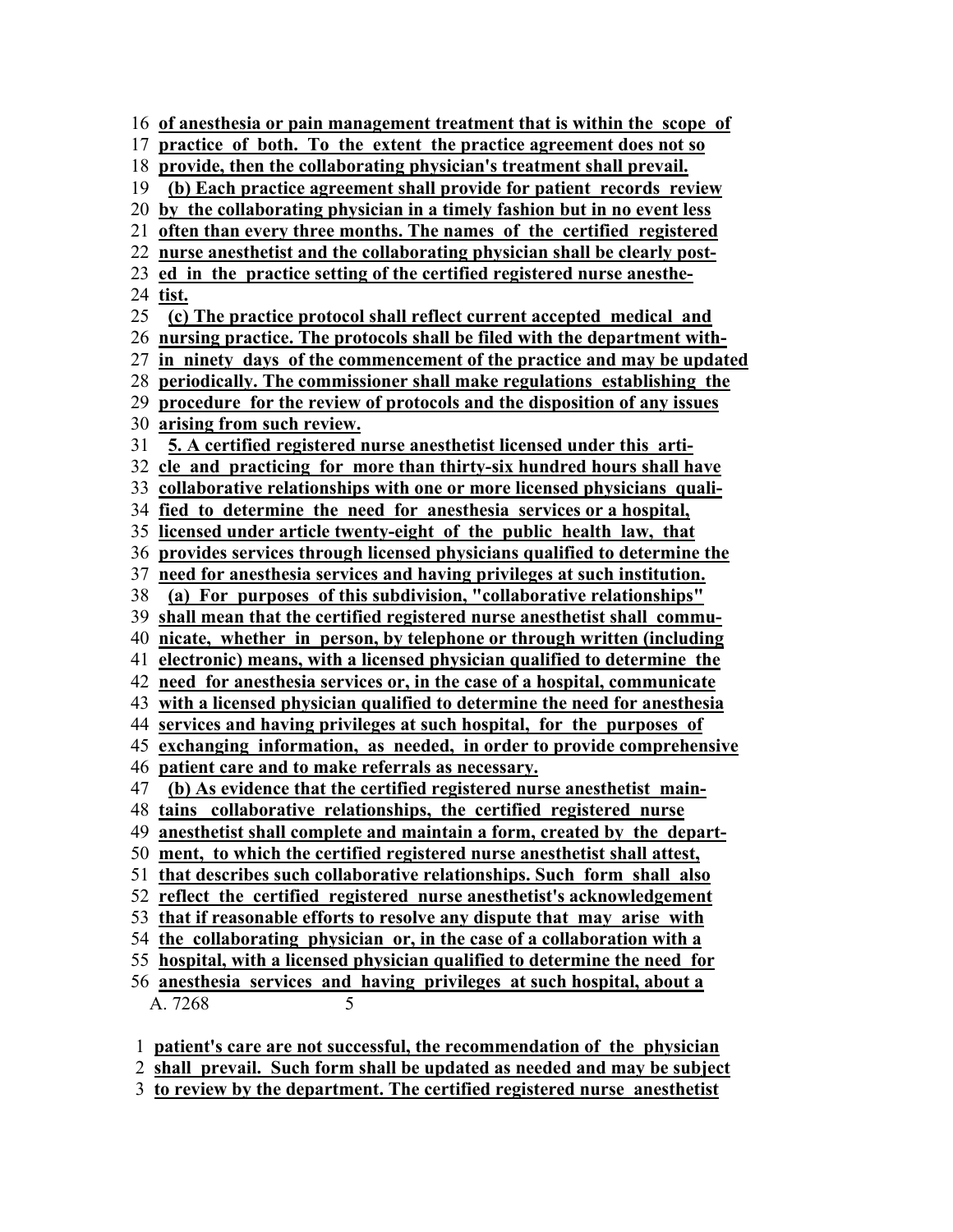**shall maintain documentation that supports such collaborative relation-**

**ships.**

**6. Nothing in this section shall be deemed to limit or diminish the**

**practice of the profession of nursing as a registered professional nurse**

**under article one hundred thirty-nine of this title or any other law,**

**rule, regulation or certification, nor to deny any registered profes-**

**sional nurse the right to do any act or engage in any practice author-**

**ized by article one hundred thirty-nine of this title or any other law,**

**rule, regulation or certification.**

**§ 6915. Practice of certified registered nurse anesthetist and use of**

**the title "certified registered nurse anesthetist" or "nurse anesthe-**

**tist." Only a person licensed or otherwise authorized under this article**

**shall practice certified registered nurse anesthetist or nurse anesthe-**

**tist.**

**§ 6916. State board for nursing. The state board for nursing as estab-**

**lished in section sixty-nine hundred four of this title shall be the**

**governing state board for certified registered nurse anesthetists.**

**§ 6917. Requirements for a license as a certified registered nurse**

**anesthetist. To qualify for a license as a certified registered nurse**

**anesthetist, an applicant shall fulfill the following requirements:**

**1. Application: file an application with the department;**

**2. Education: have received a master's degree or higher in a program**

**of nurse anesthesia in accordance with the commissioner's regulations;**

- **3. Examination: meet the standards to sit for the certifying exam**
- **provided by the national board;**
- **4. Age: be at least eighteen years of age;**
- **5. Character: be of good moral character as determined by the depart-**

**ment;**

**6. Fees: pay a fee of fifty dollars to the department for an initial**

**license and a fee of thirty dollars for each triennial registration**

**period; and**

**7. Information and documentation: in conjunction with and as a condi-**

**tion of each triennial registration, provide to the department, and the**

**department shall collect, such information and documentation required by**

**the department, in consultation with the department of health, as is**

**necessary to enable the department of health to evaluate access to need-**

**ed services in this state, including, but not limited to, the location**

**and type of setting wherein the certified registered nurse anesthetist**

**practices and other information the department, in consultation with the**

**department of health, deems relevant. The department of health, in**

**consultation with the department, shall make such data available in**

**aggregate, de-identified form on a publicly accessible website. Addi-**

**tionally, in conjunction with each triennial registration, the depart-**

**ment, in consultation with the department of health, shall provide**

**information on registering in the donate life registry for organ and**

**tissue donation, including the website address for such registry.**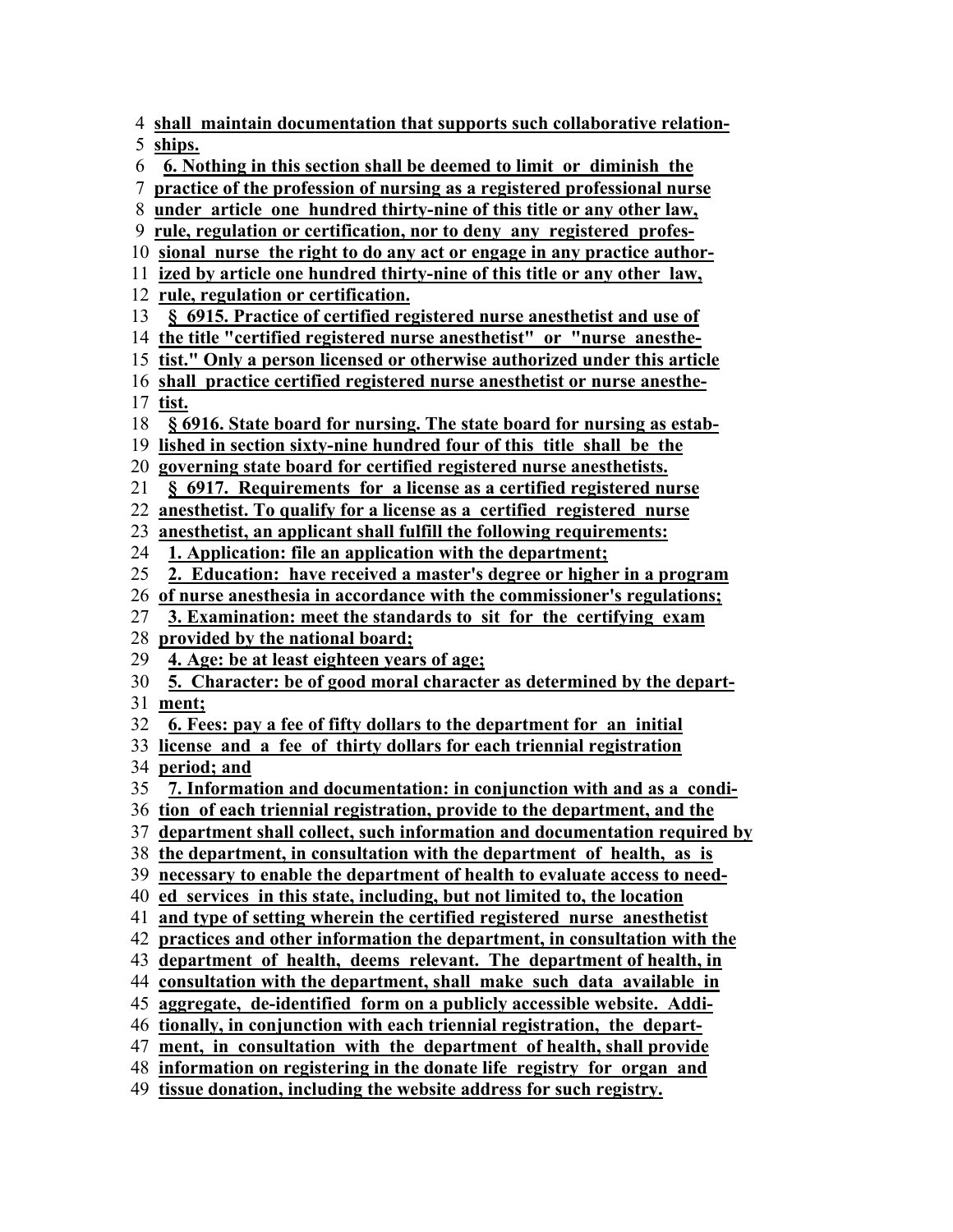**§ 6918. Limited permits. 1. A permit to practice as a certified regis-**

**tered nurse anesthetist may be issued by the department upon the filing**

**of an application for a license as a certified registered nurse anesthe-**

**tist and submission of such other information as the department may**

**require to (a) graduates of schools of nurse anesthesia registered by**

**the department or (b) graduates of schools of nursing anesthesia**

**approved in another state, province, or country.**

A. 7268 6

**2. Such limited permit shall expire one year from the date of issuance**

**or upon notice to the applicant by the department that the application**

**for license has been denied. The limited permit may be renewed, at the**

**discretion of the department, for one additional year.**

**3. A limited permit shall entitle the holder to practice certified**

**registered nurse anesthesia only under the supervision of a certified**

**registered nurse anesthetist currently registered in this state and with**

**the endorsement of the employing agency.**

**4. Fees. The fee for each limited permit shall be thirty-five dollars.**

**5. Graduates of schools of nursing anesthesia registered by the**

**department may be employed to practice nurse anesthesia under super-**

**vision of a certified registered nurse anesthetist currently registered**

**in this state and with the endorsement of the employing agency for nine-**

**ty days immediately following graduation from a program in nurse anes-**

**thesia and pending receipt of a limited permit for which an application**

**has been filed as provided in this section.**

**§ 6919. Exempt persons. 1. This article shall not be construed:**

**(a) as modifying the scope of practice of certified registered nurse**

**anesthetists pursuant to statute or the rules and regulations of the**

**commissioner of health in a hospital or in a free-standing ambulatory**

**surgery center as defined in article twenty-eight of the public health**

**law;**

**(b) as applying to any activity authorized, pursuant to statutes, rule**

**or regulation, to be performed by a registered professional nurse in a**

**hospital as defined in article twenty-eight of the public health law;**

**(c) as prohibiting an individual who has been licensed as a nurse**

**practitioner in the acute care specialty area from performing the duties**

**of a certified registered nurse anesthetist;**

**(d) as prohibiting the furnishing of nursing anesthesia assistance in**

**case of an emergency;**

**(e) as prohibiting such performance of nursing anesthesia service by**

**students enrolled in registered schools or programs as may be incidental**

**to their course of study;**

**(f) as prohibiting or preventing the practice of nursing anesthesia in**

**this state by any legally qualified nurse or practical nurse of another**

**state, province, or country whose engagement requires him or her to**

**accompany and care for a patient temporarily residing in this state**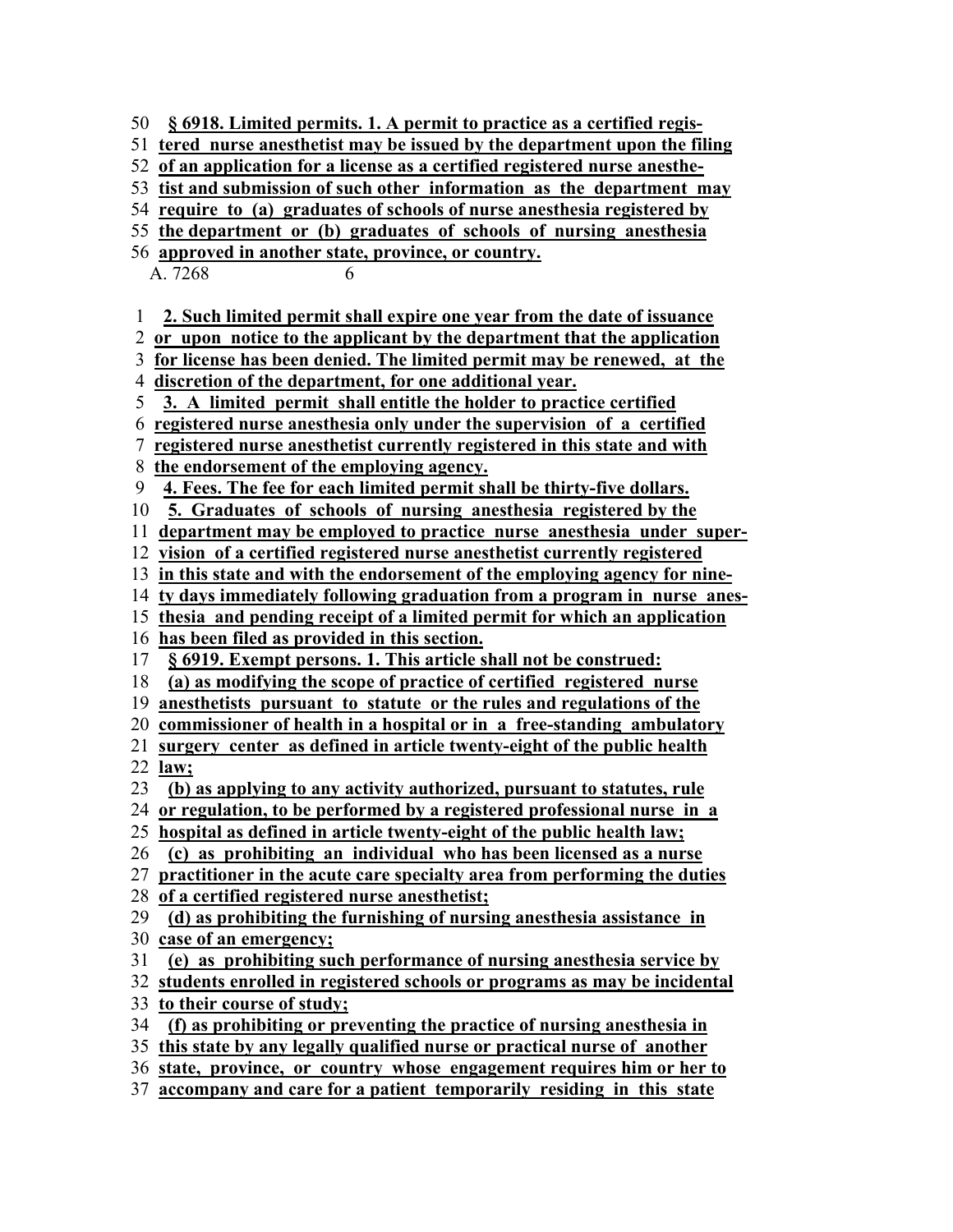**during the period of such engagement provided such person does not**

**represent or hold himself or herself out as a certified registered nurse anesthetist registered to practice in this state;**

**(g) as prohibiting or preventing the practice of nursing anesthesia in**

**this state during an emergency or disaster by any legally qualified**

**nurse anesthetist of another state, province, or country who may be**

**recruited by the American National Red Cross or pursuant to authority**

**vested in the state civil defense commission for such emergency or**

**disaster service, provided such person does not represent or hold**

**himself or herself out as a certified registered nurse anesthetist**

**registered to practice in this state;**

**(h) as prohibiting or preventing the practice of nursing anesthesia in**

- **this state, in obedience to the requirements of the laws of the United**
- **States, by any commissioned nurse anesthetist officer in the armed forc-**
- **es of the United States or by any nurse anesthetist employed in the**

**United States veterans administration or United States public health**

**service while engaged in the performance of the actual duties prescribed**

**for him or her under the United States statutes, provided such person** A. 7268

**does not represent or hold himself or herself out as a certified regis-**

**tered nurse anesthetist registered to practice in this state; or**

**(i) as prohibiting the care of the sick when done in connection with**

**the practice of the religious tenets of any church.**

**§ 6920. Special provisions. A certified registered nurse anesthetist**

**licensed under this article is required to purchase and maintain, or**

**otherwise be covered by, professional liability insurance in an amount**

**not less one million dollars per claim with an aggregate liability for**

**all claims during the year of three million dollars. Professional**

**liability insurance required by this section shall cover all acts within**

**the scope of practice of registered nurse anesthetist.**

 12 § 2. Section 6903 of the education law, as amended by chapter 323 of 13 the laws of 2006, is amended to read as follows:

14 § 6903. Practice of nursing and use of title "registered professional

15 nurse" or "licensed practical nurse". Only a person licensed or other-

16 wise authorized under this article shall practice nursing and only a

17 person licensed under section sixty-nine hundred five of this article

18 shall use the title "registered professional nurse" and only a person

19 licensed under section sixty-nine hundred six of this article shall use

20 the title "licensed practical nurse". No person shall use the title

21 "nurse" or any other title or abbreviation that would represent to the

22 public that the person is authorized to practice nursing unless the

23 person is licensed or otherwise authorized under this article **or article**

## **one hundred thirty-nine-A of this title**.

25 § 3. Section 6904 of the education law, as amended by chapter 994 of

26 the laws of 1971 and as renumbered by chapter 50 of the laws of 1972, is